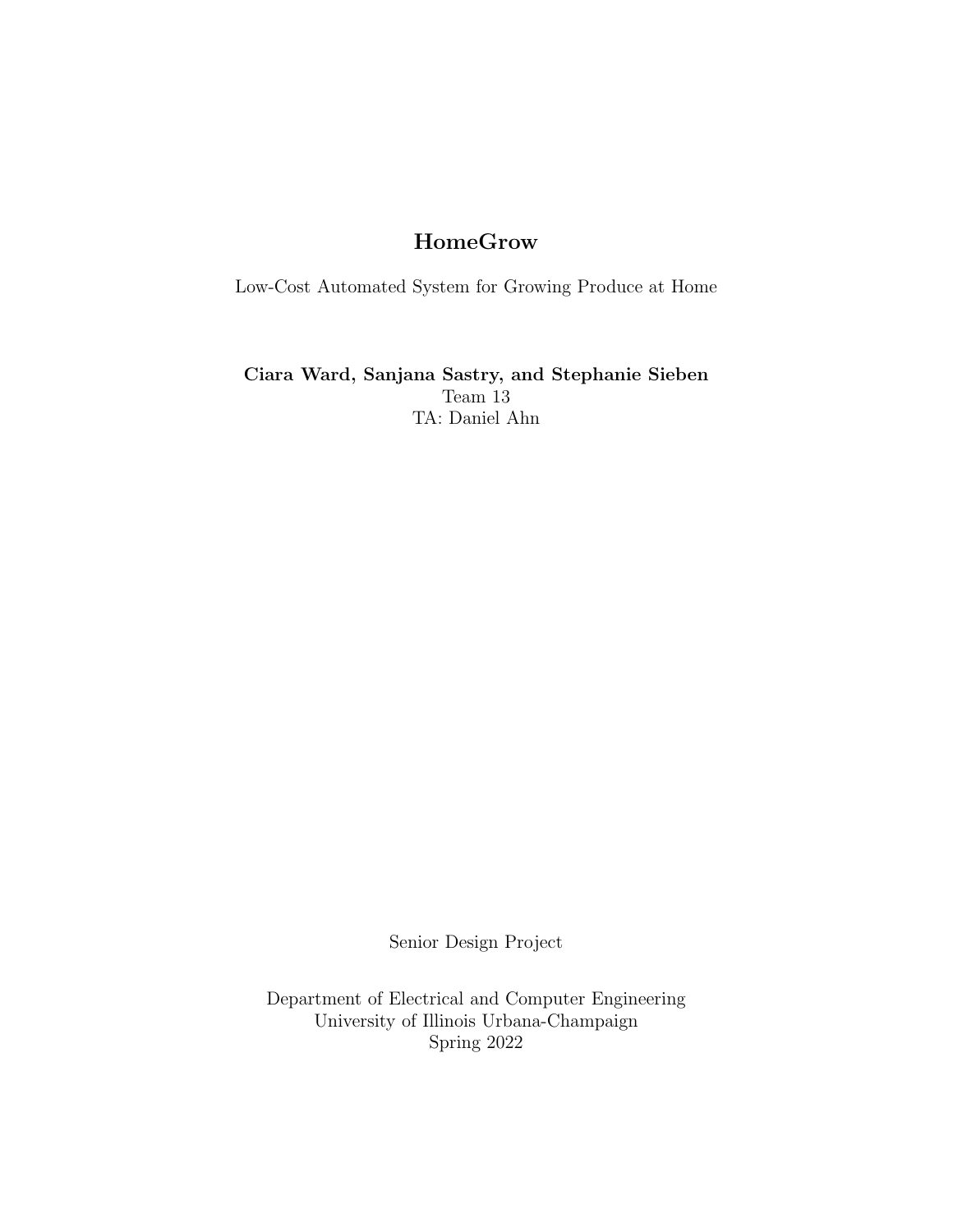# Contents

| $\mathbf{1}$   |        | Introduction                  |  |  |  |  |  |  |  |  |  |  |  |  | $\overline{2}$          |
|----------------|--------|-------------------------------|--|--|--|--|--|--|--|--|--|--|--|--|-------------------------|
|                | 11     |                               |  |  |  |  |  |  |  |  |  |  |  |  | $\overline{2}$          |
|                | 1.2    |                               |  |  |  |  |  |  |  |  |  |  |  |  | $\overline{2}$          |
|                | 1.3    |                               |  |  |  |  |  |  |  |  |  |  |  |  | 3                       |
|                | 1.4    |                               |  |  |  |  |  |  |  |  |  |  |  |  | 3                       |
| $\mathbf{2}$   | Design |                               |  |  |  |  |  |  |  |  |  |  |  |  | $\overline{\mathbf{4}}$ |
|                | 2.1    |                               |  |  |  |  |  |  |  |  |  |  |  |  | $\overline{4}$          |
|                | 2.2    |                               |  |  |  |  |  |  |  |  |  |  |  |  | 5                       |
|                | 2.3    |                               |  |  |  |  |  |  |  |  |  |  |  |  | 6                       |
|                | 2.4    |                               |  |  |  |  |  |  |  |  |  |  |  |  | 8                       |
|                |        | 2.4.1                         |  |  |  |  |  |  |  |  |  |  |  |  | 8                       |
|                |        | 2.4.2                         |  |  |  |  |  |  |  |  |  |  |  |  | 9                       |
|                |        | 2.4.3                         |  |  |  |  |  |  |  |  |  |  |  |  | 10                      |
|                |        | 2.4.4                         |  |  |  |  |  |  |  |  |  |  |  |  | 10                      |
|                |        | 2.4.5                         |  |  |  |  |  |  |  |  |  |  |  |  | 10                      |
|                | 2.5    |                               |  |  |  |  |  |  |  |  |  |  |  |  | 11                      |
|                |        | 2.5.1                         |  |  |  |  |  |  |  |  |  |  |  |  | 11                      |
|                |        | 2.5.2                         |  |  |  |  |  |  |  |  |  |  |  |  | 12                      |
| $\mathbf{3}$   |        | Cost & Schedule               |  |  |  |  |  |  |  |  |  |  |  |  | 13                      |
|                | 3.1    |                               |  |  |  |  |  |  |  |  |  |  |  |  | 13                      |
|                | 3.2    |                               |  |  |  |  |  |  |  |  |  |  |  |  | 14                      |
| $\overline{4}$ |        | Discussion of Ethics & Safety |  |  |  |  |  |  |  |  |  |  |  |  | 15                      |
|                | 4.1    | <b>Ethics</b>                 |  |  |  |  |  |  |  |  |  |  |  |  | 15                      |
|                | 4.2    |                               |  |  |  |  |  |  |  |  |  |  |  |  | -15                     |
| 5.             |        | <b>Citations</b>              |  |  |  |  |  |  |  |  |  |  |  |  | 16                      |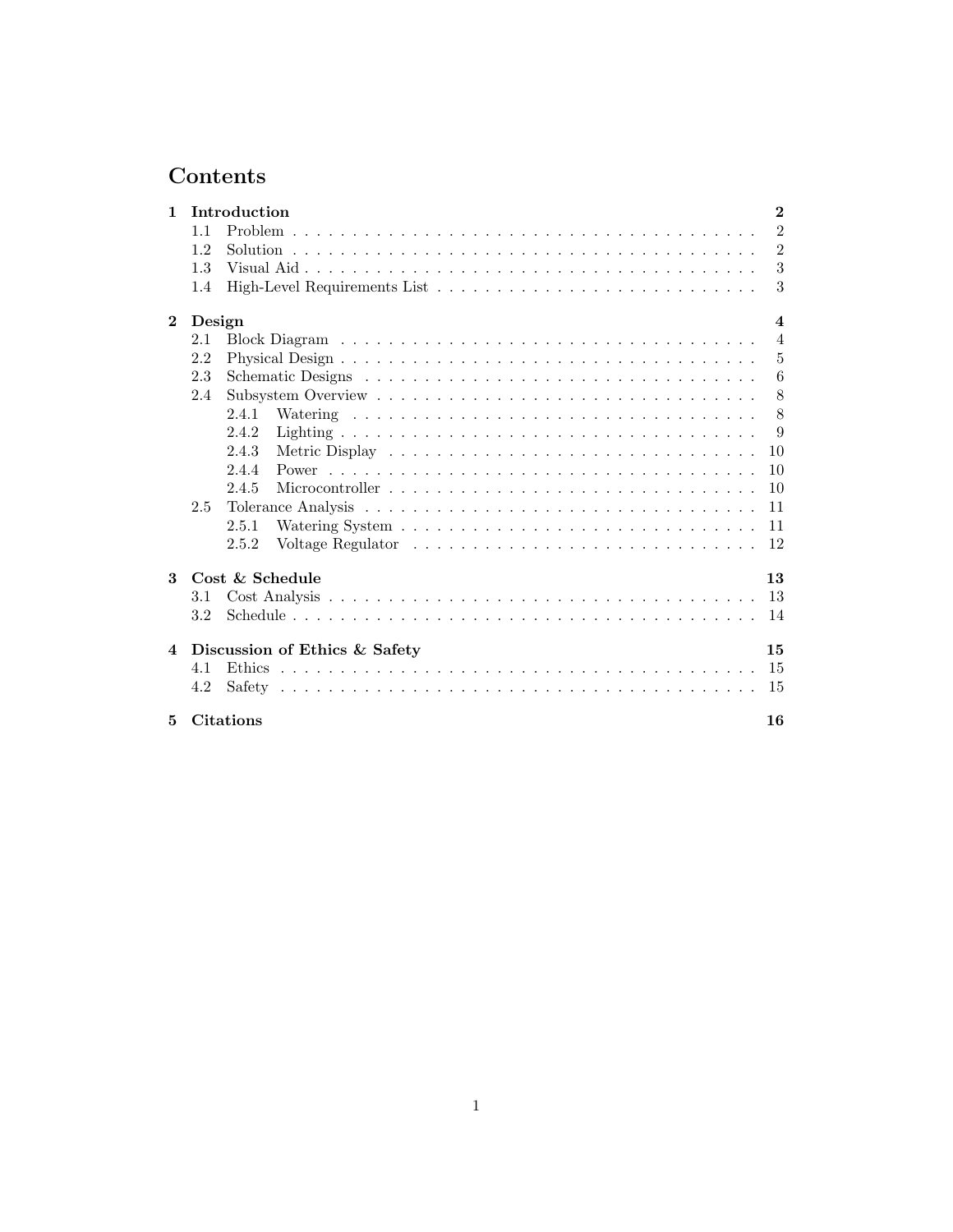## 1 Introduction

## 1.1 Problem

During the pandemic, growing plants have been both a way to sustain people's positive moods and also elevate their mental well-being. Many people desire to consume fresh and organic produce, but lack the means to get it. Many college students do not have cars to travel to the stores and organic food is usually priced above their budget. A great alternative is to grow organic food at home, this also includes an added benefit of relieving stress-induced depression. This however presents issues as many working-class people do not necessarily have the time, knowledge, or means to keep their plants thriving all the time.

Making fresh food resources expensive only increases the already existing food gap for those with lower incomes and their ability to eat healthy and sustain themselves.

### 1.2 Solution

Our solution is to create a vertical-farming-based automated system that provides the best growing conditions for a variety of different plans. We plan to design it with LED grow lights and watering schedules to match the needs of the designated plants.

We can place our setup anywhere, without the constraint of locations near windows for the natural light, or to optimize space. There is a built-in lighting system that allows for this flexibility. The lighting and watering is controlled by a microcontroller which contains the details of the needs of several different plants, with a focus on produce.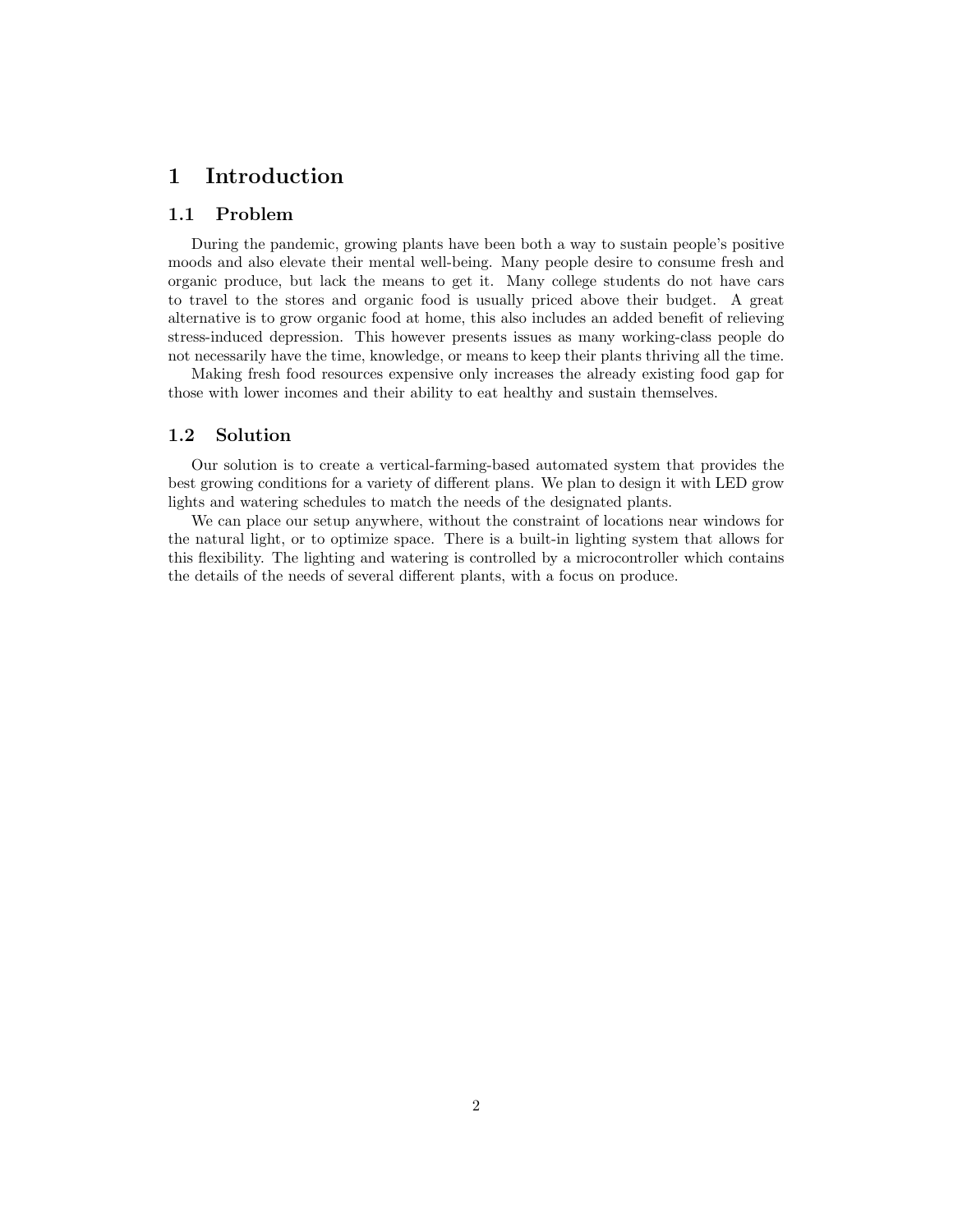## 1.3 Visual Aid



Figure 1: Mock up of the design featuring two plant beds that get watered from the same reservoir. Each plant bed has a moisture sensor to tell the microcontroller the saturation level of the soil.

### 1.4 High-Level Requirements List

- LCD Display will display the time of day and number of hours until the next watering cycle
- Solenoid water valves will release water at a steady flow rate for 10 minutes every 24 hour period, except when the moisture sensor detects moisture levels above 60% saturation [1]
- LED grow lights will turn on when instructed by the microcontroller and will be on for 12 hours and shut off for 12 hours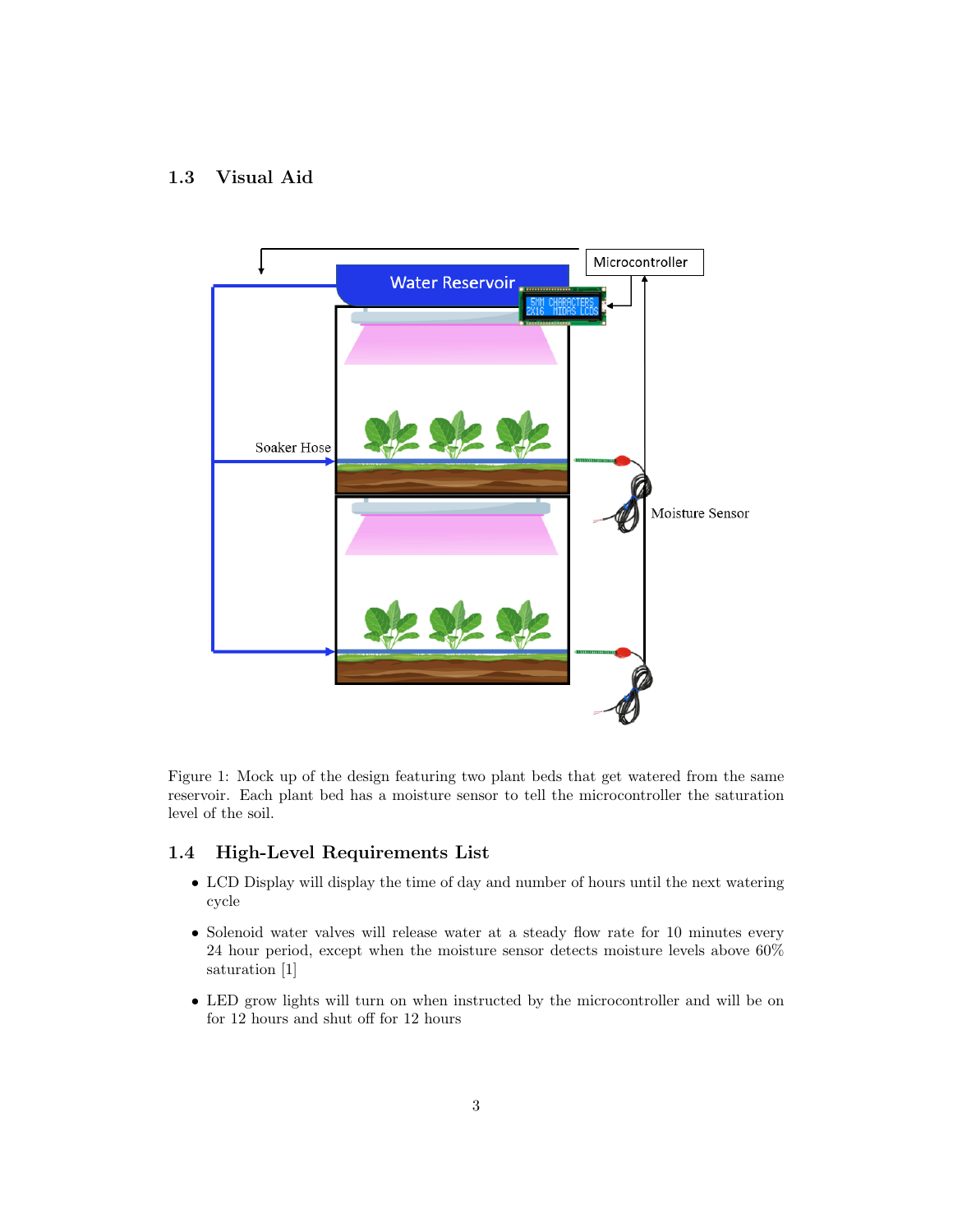# 2 Design

## 2.1 Block Diagram



Figure 2: Block diagram to show data and power flow between each subsystem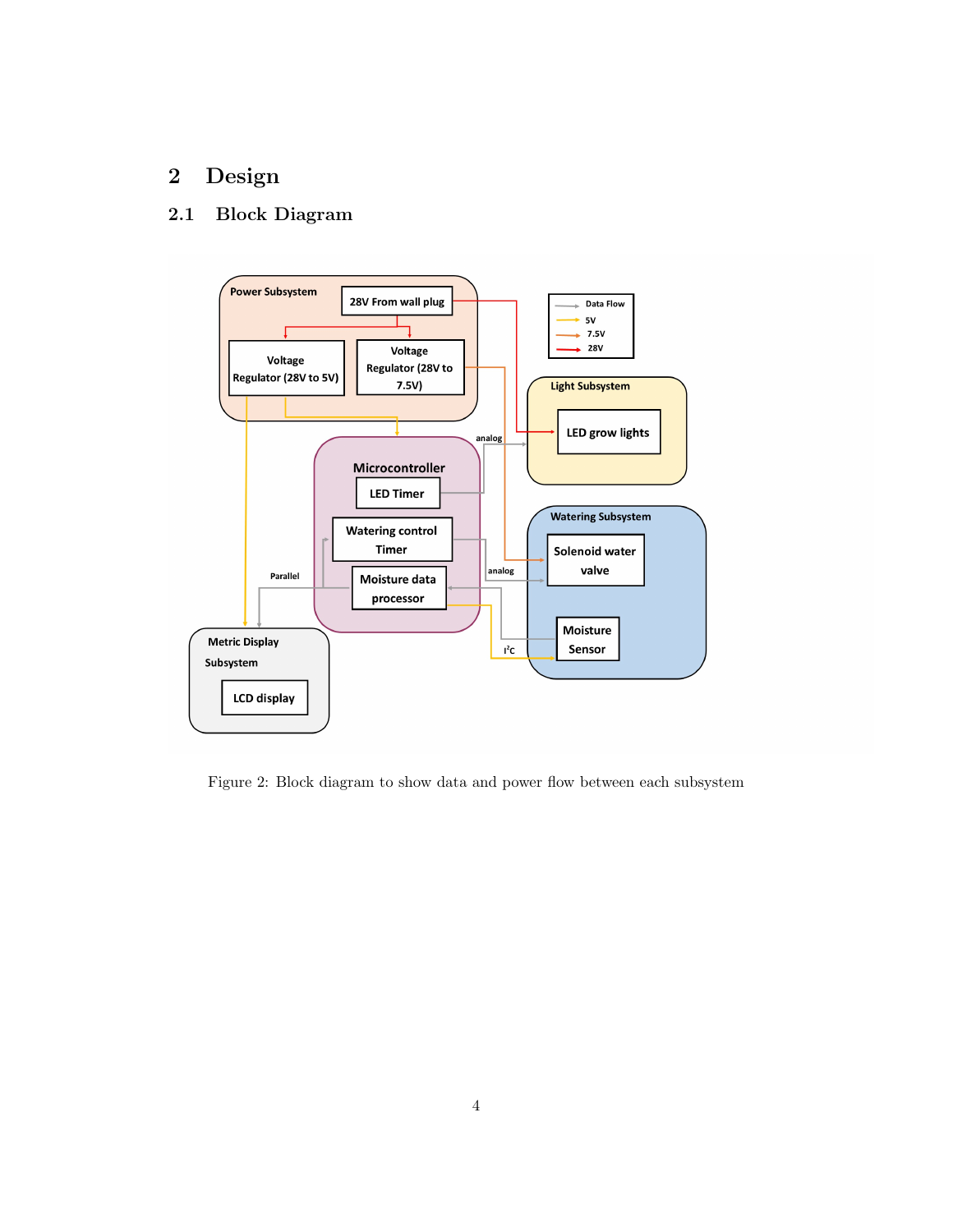### 2.2 Physical Design



Figure 3: Physical Diagram

Our physical Diagram shown above demonstrates a single tier of our proposed two tier system. Here water flows down from the reservoir down to the plant bed via tubes. The moisture sensor in this design will be placed at half the level of the soil, 3", to have a better idea of the saturation through the soil. The plant bed has designed with a small footprint to be more accessible to those with limited space.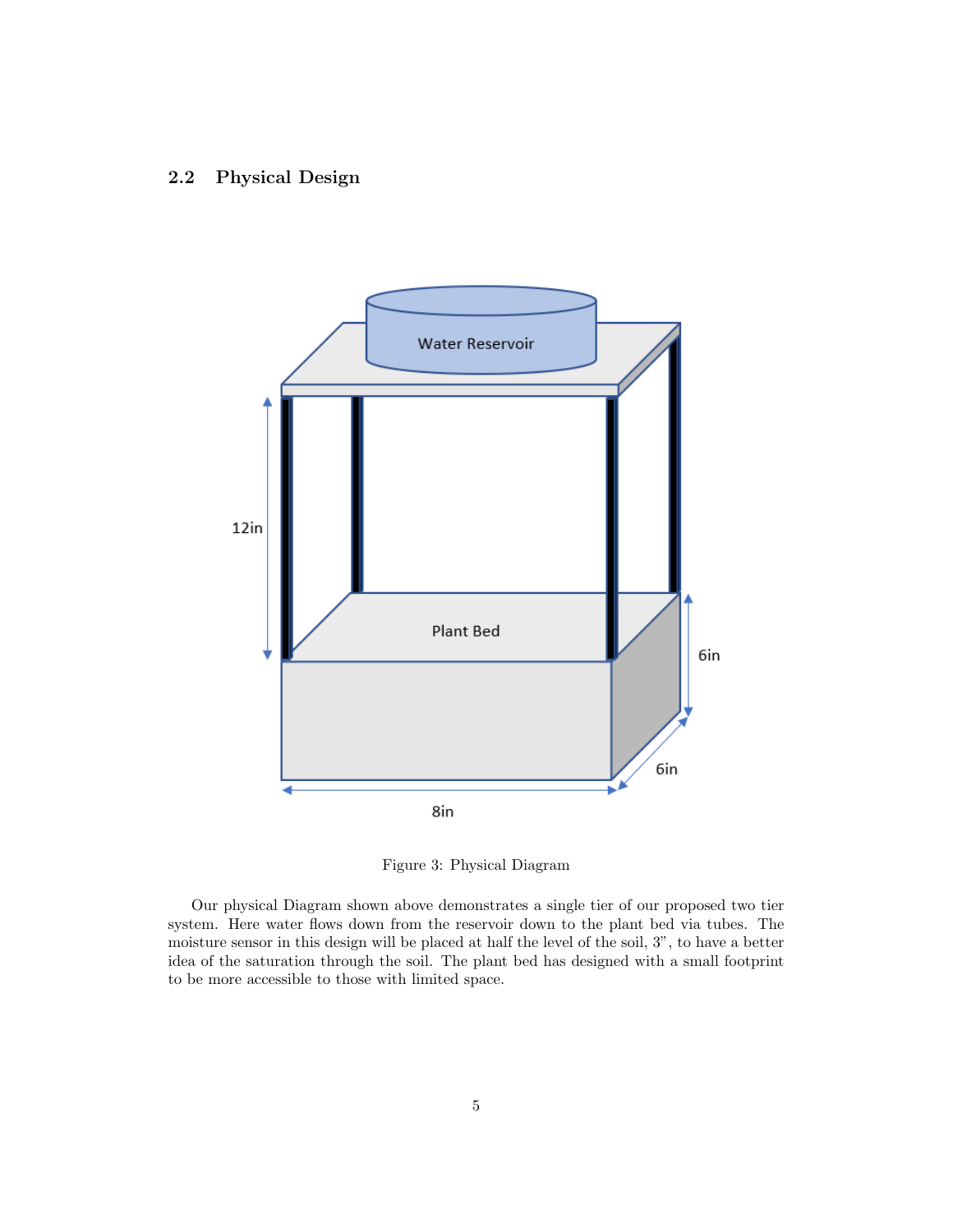## 2.3 Schematic Designs



Figure 4: schematic of the watering subsystem

The solenoid water valve will get power from the voltage regulator, the current will run through the solenoid when the transistor receives high input from the microcontroller. The solenoid is connected in parallel with a fly-back diode in order to dissipate the current safely. The moisture sensor is powered by the microcontroller and sends the data back to the microcontroller. Both the transistor and the diode are the components suggested on the datasheet of the water valve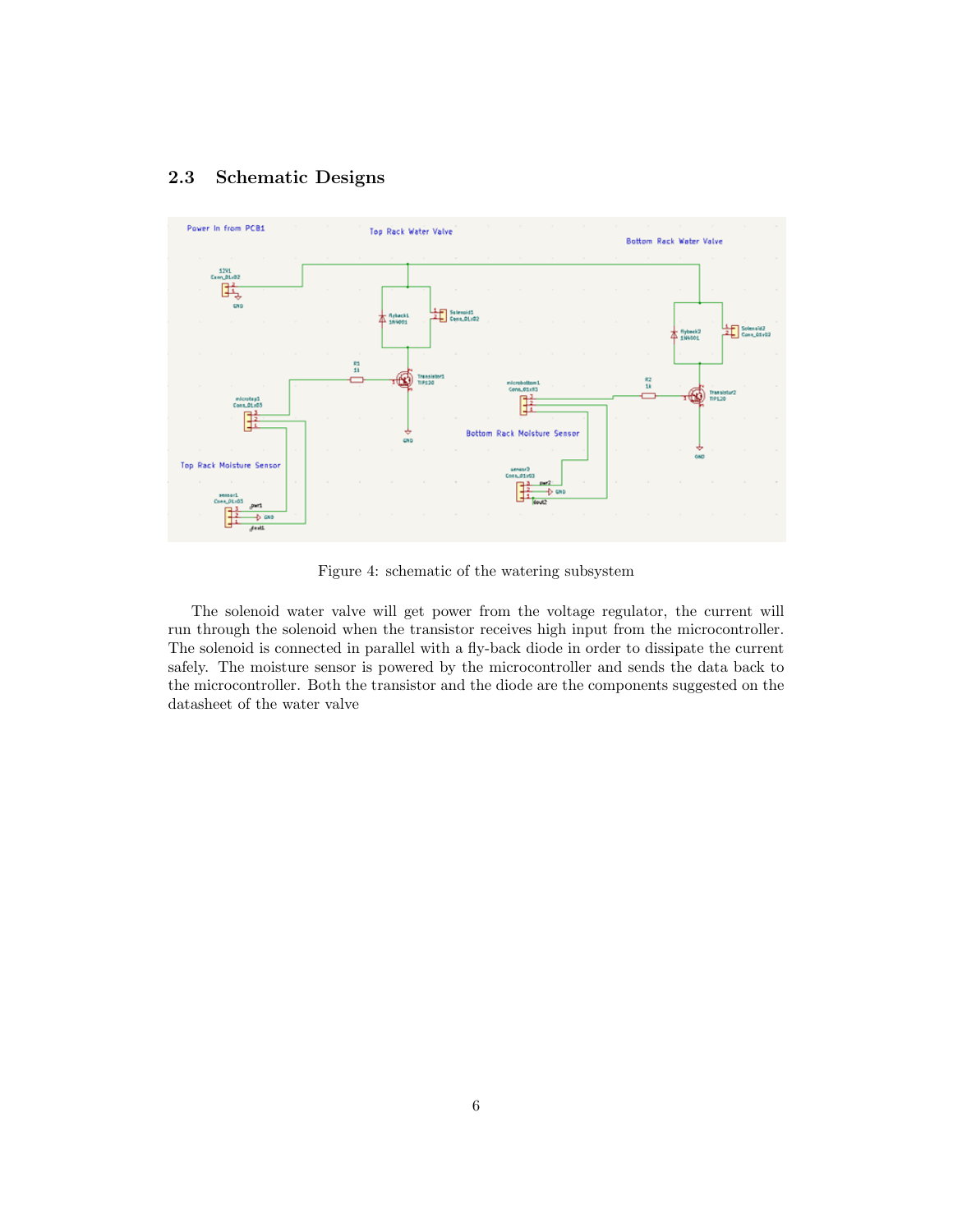

Figure 5: Schematic of the light subsystem

The LEDs are powered by the 28V input from the voltage regulator. The IM02 relay is what allows the microcontroller to switch the LEDs on and off by sending voltage to the relay. The IM02 is rated for 220VDC and 2A which is well over the requirements for our system which are 28VDC and 1.25Amps.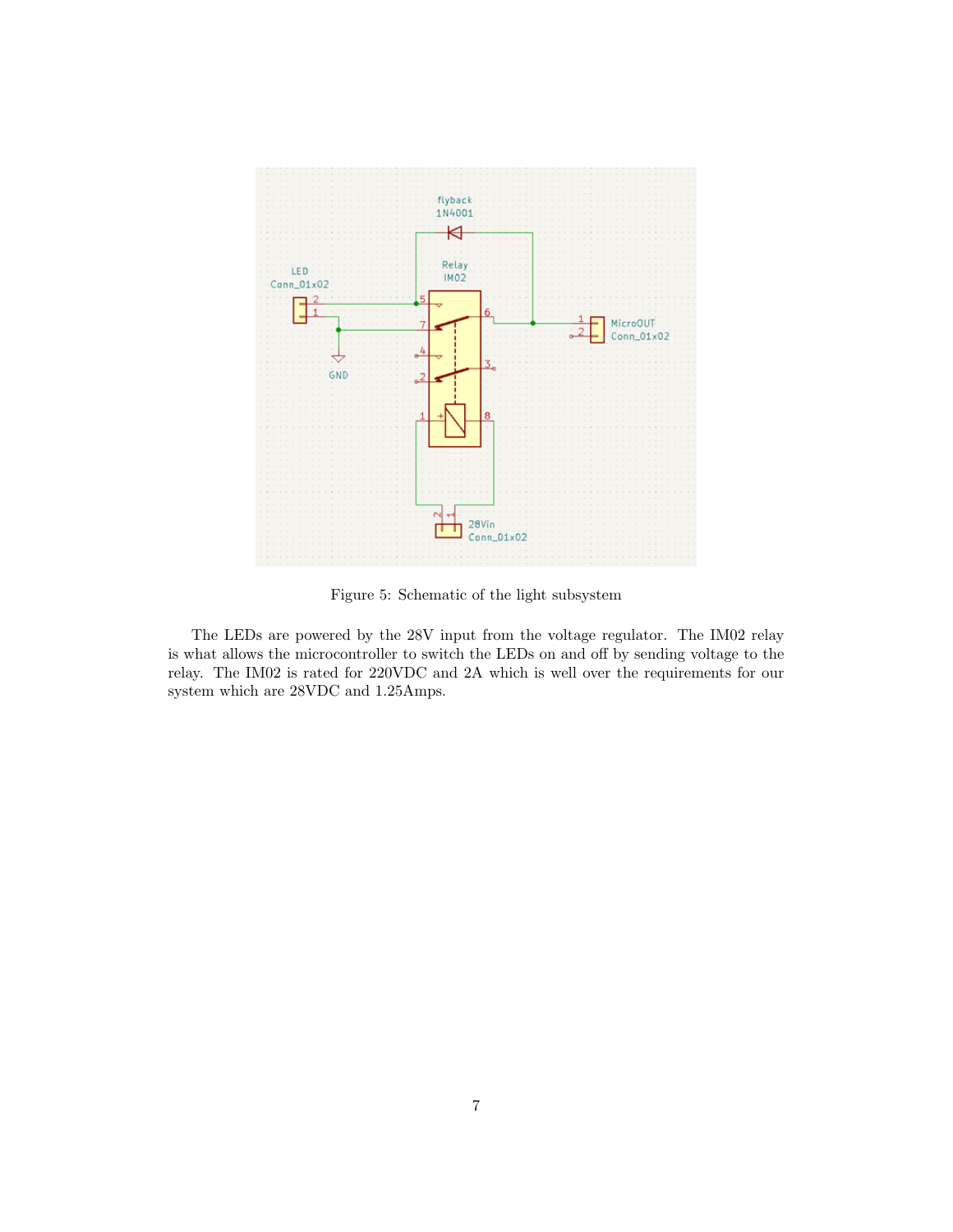

Figure 6: Rough draft of the schematic of the voltage regulators

### 2.4 Subsystem Overview

### 2.4.1 Watering

For the watering system, we chose to have a water reservoir on the top that will flow down with the help of gravity to each plant bed. From the water reservoir there is a tube or PVC pipe to bring the water down to the soil. Laying on top of the soil in each plant bed there is another tube or PVC pipe with small holes around it to let the water out into the soil. To connect these two segments of pipe is a solenoid water valve. This valve is normally closed when there is no voltage going to the solenoid and opens when there is voltage running to it. This solenoid is connected to our microcontroller where we can control the duration of plant watering. We will have the valve open for 10 continuous minutes every 24 hours.

One of the most common problems with indoor gardening is over watering. To avoid this from happening we will put moisture sensors in the soil in each plant bed. These sensors is connected to the microcontroller subsystem to tell the system how moist the soil is and if it needs to skip a watering cycle. We would program the microcontroller subsystem so that it will water for 10 minutes a day at same time every day unless the moisture level, detected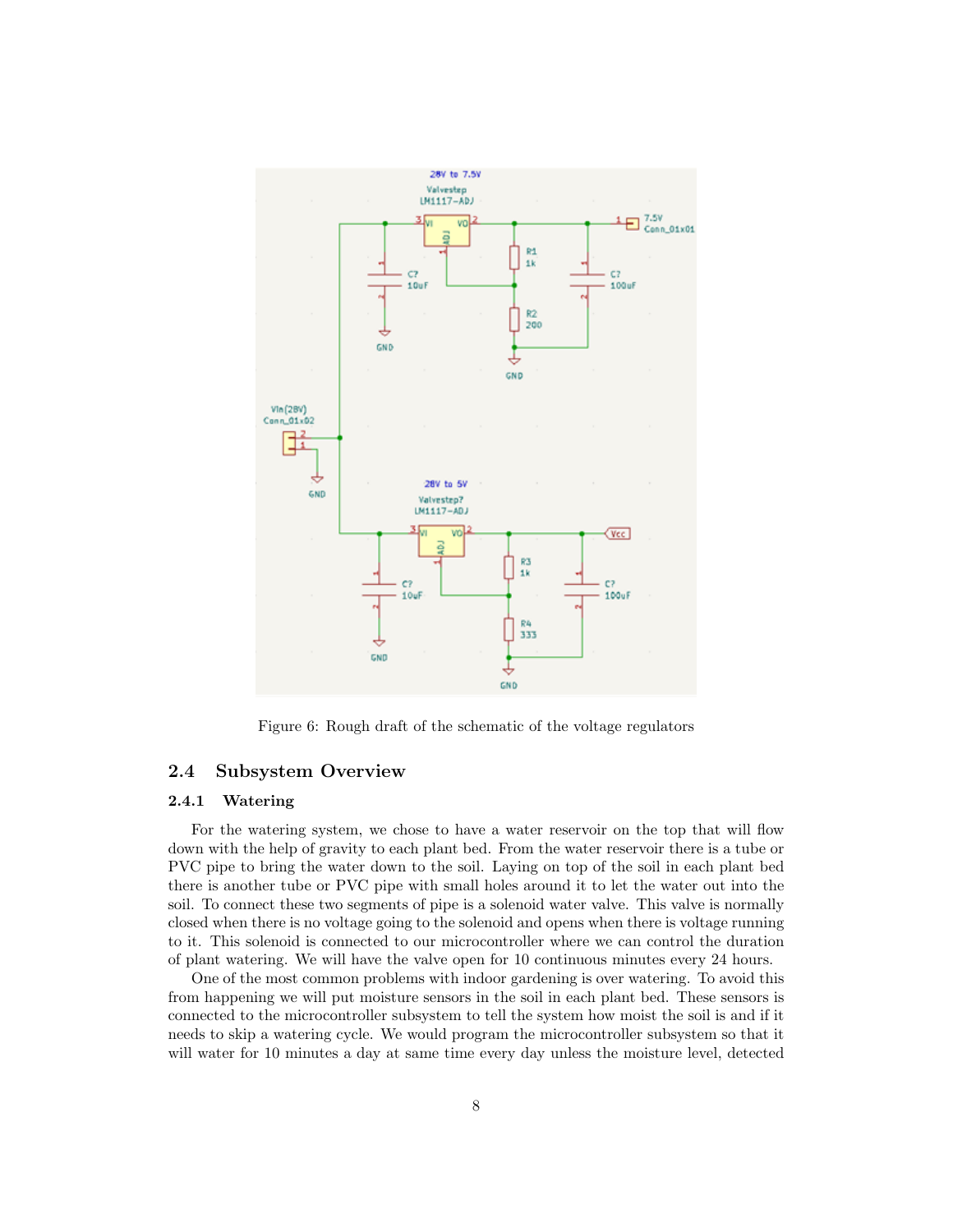by the moisture sensor is sufficient, then it will skip that water cycle and water the next day. Underneath the plant racks, there is a draining storage area for extra water to run off and be stored (to prevent inconveniencing the user with spotty water runoff).

| Watering Subsystem Requirements and Verification Table |                                          |  |  |  |  |
|--------------------------------------------------------|------------------------------------------|--|--|--|--|
| Requirements                                           | Verification                             |  |  |  |  |
| 1. Water Valve opens when 6 Volts is                   | 1A. Apply 6V of direct power for 20 sec- |  |  |  |  |
| applied                                                | onds and check that valve opens fully    |  |  |  |  |
|                                                        | and stays open upon application of volt- |  |  |  |  |
|                                                        | age                                      |  |  |  |  |
|                                                        | 1B. Apply 1V of power and check that     |  |  |  |  |
|                                                        | valve stays closed.                      |  |  |  |  |
| 2. Moisture sensor gathers data of the                 | 2A. Supply the sensor with 5V and        |  |  |  |  |
| moisture level of the soil when powered                | check the output signal using an oscil-  |  |  |  |  |
| on $(+-2\%$ VWC)                                       | loscope                                  |  |  |  |  |
|                                                        | 2B. Over saturate soil with water and    |  |  |  |  |
|                                                        | check that moisture sensor is measuring  |  |  |  |  |
|                                                        | greater than $60\%$ moisture level       |  |  |  |  |

#### 2.4.2 Lighting

Light is an essential part of plant growth because it is needed for photosynthesis to take place. Mimicking sunlight as close as possible is a key component of our project keeping plants alive. We have selected to use LED's as our light source because it is the easiest way to manipulate wavelengths of light. In our research, we found that the 400-500 nm spectrum, or blue light, is helpful in increasing the quality of the plant. This wavelength promotes stomatal opening which is what allows CO2 to enter the leaves. The red light spectrum of 600-700 nm is also essential for the health of the plants. Red light encourages photosynthesis because it gets absorbed by the chlorophyll pigments. Because of this, it promotes stem and leaf growth. However, if you only give it a red light, then it would be overstretched without having the strong roots it needs. Therefore, we have decided to use a balance of both red and blue LED strips to encourage healthy plant growth[2] The LED lights are controlled by the microcontroller. Inside the microcontroller there is a timer that turns them on for 12 hours and off for another 12 hours.

The duration of light administered is monitored and maintained by programmable lights that are timer-controlled by the microcontroller subsystem. Depending on the growing needs of the plants, the lights would turn on and off accordingly.

| Lighting Subsystem Requirements and Verification Table |                                                                          |  |  |  |  |
|--------------------------------------------------------|--------------------------------------------------------------------------|--|--|--|--|
| Requirements                                           | Verification                                                             |  |  |  |  |
| Each row of lights turns on when                       | 1A.Supply 5 Volts with the power supply to the light system and check to |  |  |  |  |
| supplied with 5 Volts                                  |                                                                          |  |  |  |  |
|                                                        | see that the row of lights is fully illu-                                |  |  |  |  |
|                                                        | minated                                                                  |  |  |  |  |
| 2. The light system adheres to the des-                | 2A. Monitor the light system to ensure                                   |  |  |  |  |
| ignated cycle (12 hours on, 12 hours off               | the proper lighting duration and cycle                                   |  |  |  |  |
| in $24$ span)                                          |                                                                          |  |  |  |  |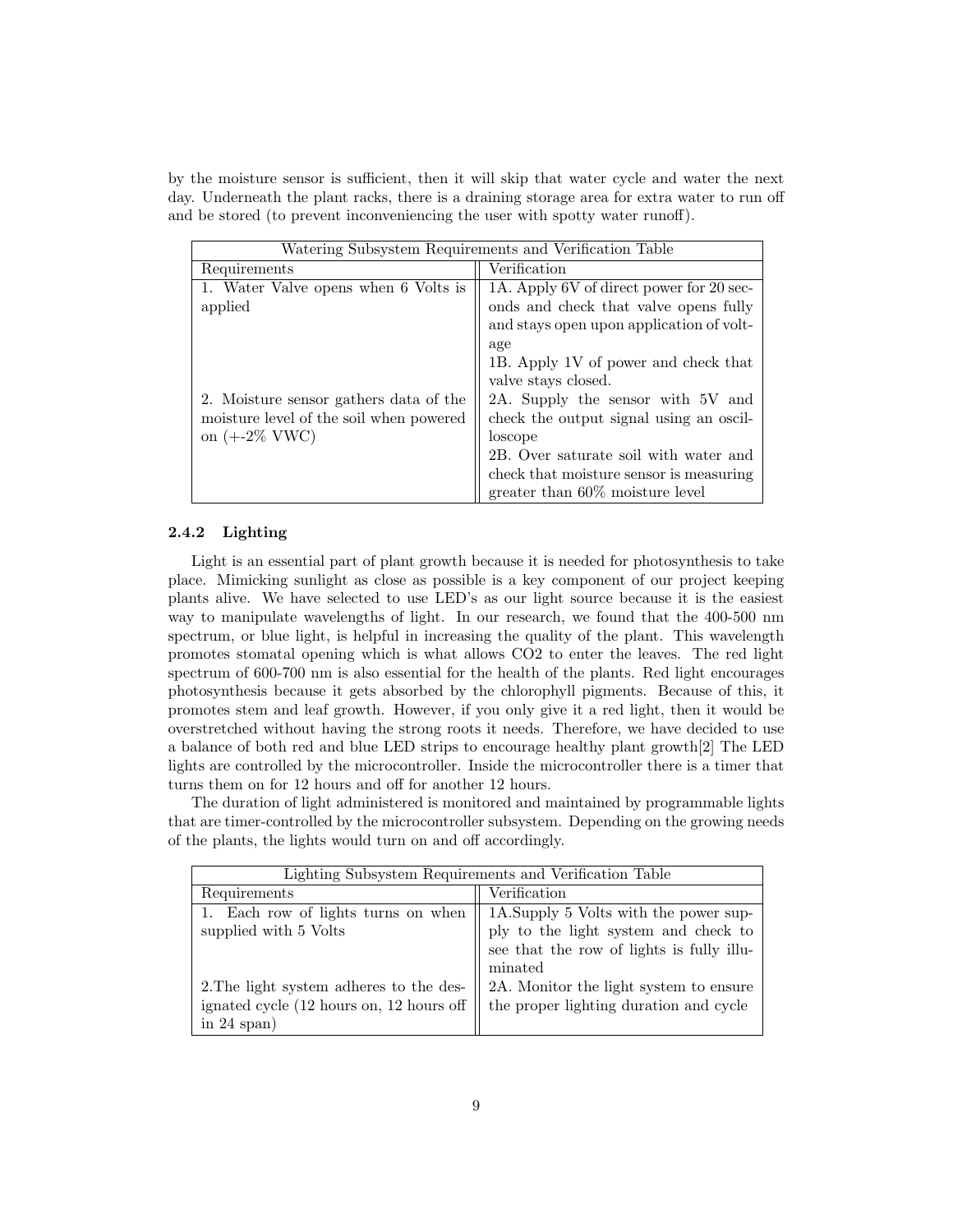#### 2.4.3 Metric Display

Without some sort of display, the user is rendered blind as to what is going on with their home grow system. An LCD screen is implemented into our system to allow the user to have some information about the plants. The display will provide information on the watering schedule and alert the user when it is watered and when there is a delay in the program. Information from the microcontroller subsystem is sent to the LCD display subsystem to tell the user updates on its watering schedule. The LCD display is a valuable tool to keep the user in touch with the system. Displaying the remaining time until the next water cycle prevents the user from tampering with the system just before the system is set to water.

| Metric Display Requirements and Verification Table |                                                         |  |  |  |  |
|----------------------------------------------------|---------------------------------------------------------|--|--|--|--|
| Requirements                                       | Verification                                            |  |  |  |  |
| 1. The display correctly displays the re-          | 1A. Through the course of a 24 hour pe-                 |  |  |  |  |
| maining time until the next watering               | riod, monitor the LCD Display and en-                   |  |  |  |  |
| cycle                                              | sure that the it decrements accordingly $% \mathcal{N}$ |  |  |  |  |
|                                                    | to the watering schedule                                |  |  |  |  |

#### 2.4.4 Power

In the interest of usability of the device, it is powered by a standard wall outlet. This power subsystem provides power to the light subsystem and water subsystem to properly administer light and water. It also powers the microcontroller subsystem to keep track of the system operations. Standard power output from wall outlet is 120 V in the United States. We will have an adapter that takes the 120V of AC power and covert it into 28V of DC Power. This is used to power the grow lights. An LM1117 voltage regulator is used to step-down the voltage to 5V which is needed to power both the microcontroller and the LCD Display. There is an additional voltage regulator that will step down the initial 28 Volts to a voltage between 6 and 12 which is needed to open the solenoid water valve. Using an adjustable LM1117, we can make the output 7.5 volts by choosing common resistors, which is enough power to activate the solenoid.

| Power Subsystem Requirements and Verification Table |                                                                             |  |  |  |
|-----------------------------------------------------|-----------------------------------------------------------------------------|--|--|--|
| Requirements                                        | Verification                                                                |  |  |  |
| Voltage steps down to 5 volts $+/- 5\%$             | Use a multi-meter to probe the input<br>and the output of step-down circuit |  |  |  |
|                                                     |                                                                             |  |  |  |
| Voltage steps down to 7.5 volts $+/- 5\%$           |                                                                             |  |  |  |
|                                                     | Use a multi-meter to probe the input<br>and the output of step-down circuit |  |  |  |

#### 2.4.5 Microcontroller

The microcontroller is the central processing element of the project and tells the other subsystems what to do. It receives and interprets data from all input systems and sensors. The microcontroller receives power from the power subsystem and it sends out the voltage to the other three subsystems when necessary. There is code that will send out voltage for 12 hours for the lights to be on, then wait 12 hours and repeat. Similarly, the microcontroller will send current to open the water valves, keep it open for a set amount of time before stopping the current and closing the valve. This will occur at set times unless the signals from the moisture sensor tells it not to. The moisture sensor sends data to the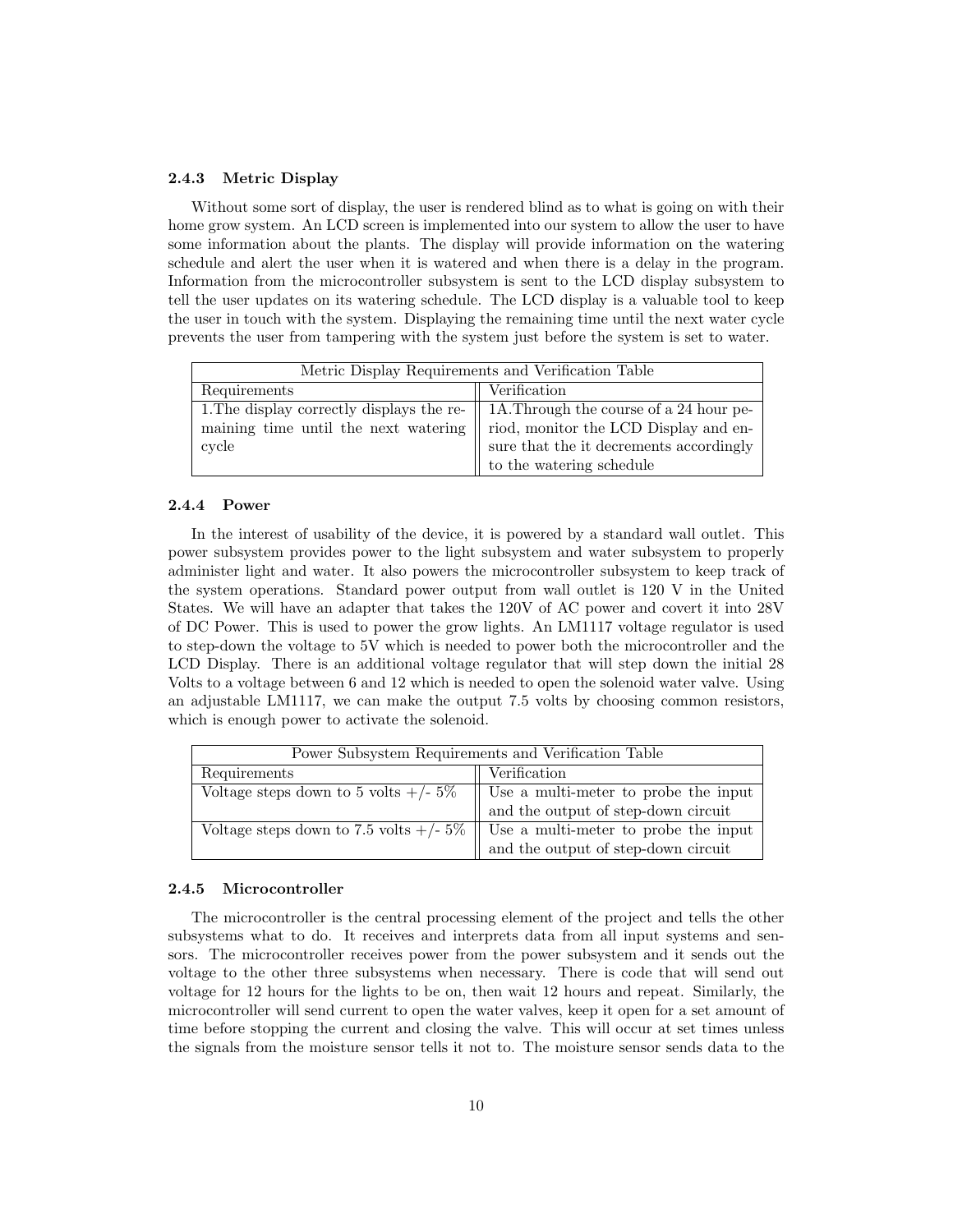microcontroller to tell it how much moisture is in the soil. The microcontroller will turn on the moisture sensor when it needs to read the data, and turn it off at other times as to not have electricity and water for long periods of time. The microcontroller will send data to the LCD screen to give the user information about the watering schedule.

| Microcontroller Requirements and Verification Table |                                             |  |  |  |
|-----------------------------------------------------|---------------------------------------------|--|--|--|
| Requirements                                        | Verification                                |  |  |  |
| 1. The control system must correctly                | 1A. At a scheduled watering time, cre-      |  |  |  |
| determine based upon the moisture                   | ate two separate scenarios wherein the      |  |  |  |
| senor input, whether or not to open the             | moisture detected from the moisture         |  |  |  |
| watering valve at the scheduled water-              | sensor is above the maximum satura-         |  |  |  |
| ing time                                            | tion level $(60\%)$ and one where it is be- |  |  |  |
|                                                     | low the minimum saturation level.           |  |  |  |
|                                                     | 1B. In the case where it is saturated       |  |  |  |
|                                                     | greater than $60\%$ , the microcontroller   |  |  |  |
|                                                     | should not supply voltage to open the       |  |  |  |
|                                                     | valve.                                      |  |  |  |
|                                                     | 1C. In the case where saturation is less    |  |  |  |
|                                                     | than $40\%$ , the microcontroller should    |  |  |  |
|                                                     | allow the valve to open                     |  |  |  |
| 2. The microcontroller should turn on               | 2A. Monitor the LED system for a 48         |  |  |  |
| and off the LEDs at the correct sched-              | hour period and ensure the cycle is fol-    |  |  |  |
| ule $(12hr \text{ on } 12hr \text{ off})$           | lowed                                       |  |  |  |

#### 2.5 Tolerance Analysis

#### 2.5.1 Watering System

One of the most common problems when it comes to indoor gardening is improper watering, people tend to either over or under water their plants. In order to avoid this in our design, we researched what the proper saturation level is for growing plants [1]. We found that all vegetables need a soil moisture between 41 and 80 percent. Looking at the moisture sensor, it has two probes which act as a variable resistor - more water in the soil means better conductivity and results in a lower resistance, and vice versa.

One of the biggest parameters for quantifying the soil water content is VWC (volumetric water content). VWC is the ratio of the volume of water to the unit volume of soil. Field capacity (FC) is the threshold at which water in larger pores has been drained away by gravitational force - an irrigation depth causing the soil water content to go above field capacity is undesirable due to water percolating to layers deeper than the roots can reach. The TAW is the total available water to plants (estimated as difference in SWC between FC and permanent writing point). Above FC, water is available to plants only for a short while before being lost to drainage. The MAD (management allowable depletion) is the portion of the total available water that can be depleted before plants experience water stress and growth stunting. [3]

The value of MAD is a function of stress tolerance, growth stage, and water usage of said crop - sensitive crops like lettuce have a MAD of 0.3, and less sensitive crops like potatoes have a MAD of 0.65.

For sensors that report VWC, we use the following equations:

1:  $IrriqationTriqger Points = FC - (MAPxTAW)$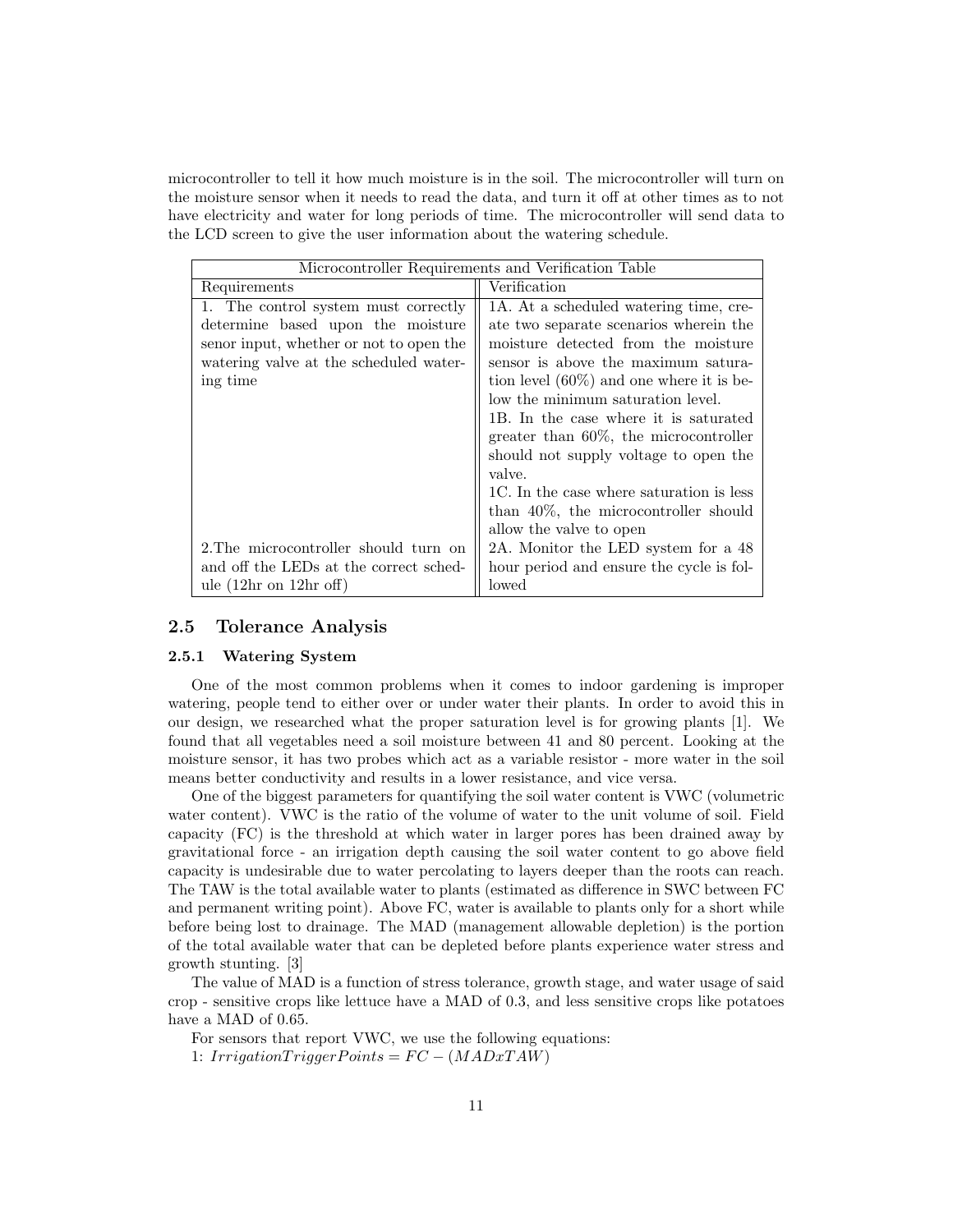2:  $TAW = FC - PWP$ 

| Example Plant Levels |            |                |  |  |  |  |  |  |
|----------------------|------------|----------------|--|--|--|--|--|--|
| Plant Type           | <b>MAD</b> | Max Root Depth |  |  |  |  |  |  |
|                      |            | (ft.)          |  |  |  |  |  |  |
| Carrots              | 0.35       | $1.5 - 3.3$    |  |  |  |  |  |  |
| Lettuce              | 0.3        | $1.0 - 1.6$    |  |  |  |  |  |  |
| <b>Sweet Peppers</b> | 0.3        | $1.0 - 1.6$    |  |  |  |  |  |  |

\* Above MAD values are for water use of 0.2 inch/day

#### 2.5.2 Voltage Regulator

We will be using a LM1117 in our design to regulate the voltage and step-down the voltage when needed. To adjust the output voltage, you adjust the resistors in the circuit. We are going to need two regulators. One to step down from 28V to 5V for the microcontroller and one the step-down from 28V to a value between 6V and 12V for the solenoid. Taking the equation from the schematic shown below in Figure 7, we can find the resistor values needed for these regulators .



 $^* \text{C}_{\text{Adj}}$  is optional, however it will improve ripple rejection.

Figure 7: Schematic of voltage regulator[4]

 $Vout = 1.25(1 + R1/R2)$ if we set R1 to 1kohms and R2 to 333Ohms, we get:  $Vout = 1.25(1 + 1000ohm/333ohm) = 5.0037Volts$ These are the desires resistors for the microcontroller regulator If we keep the same R1 of 1k ohm, and change the R2 vavlue to 200 ohm, we get:  $Vout = 1.25(1 + 1000ohm/200ohm) = 7.5Volts$ This gets an output of 7.5 volts which is within range to open the solenoid water valve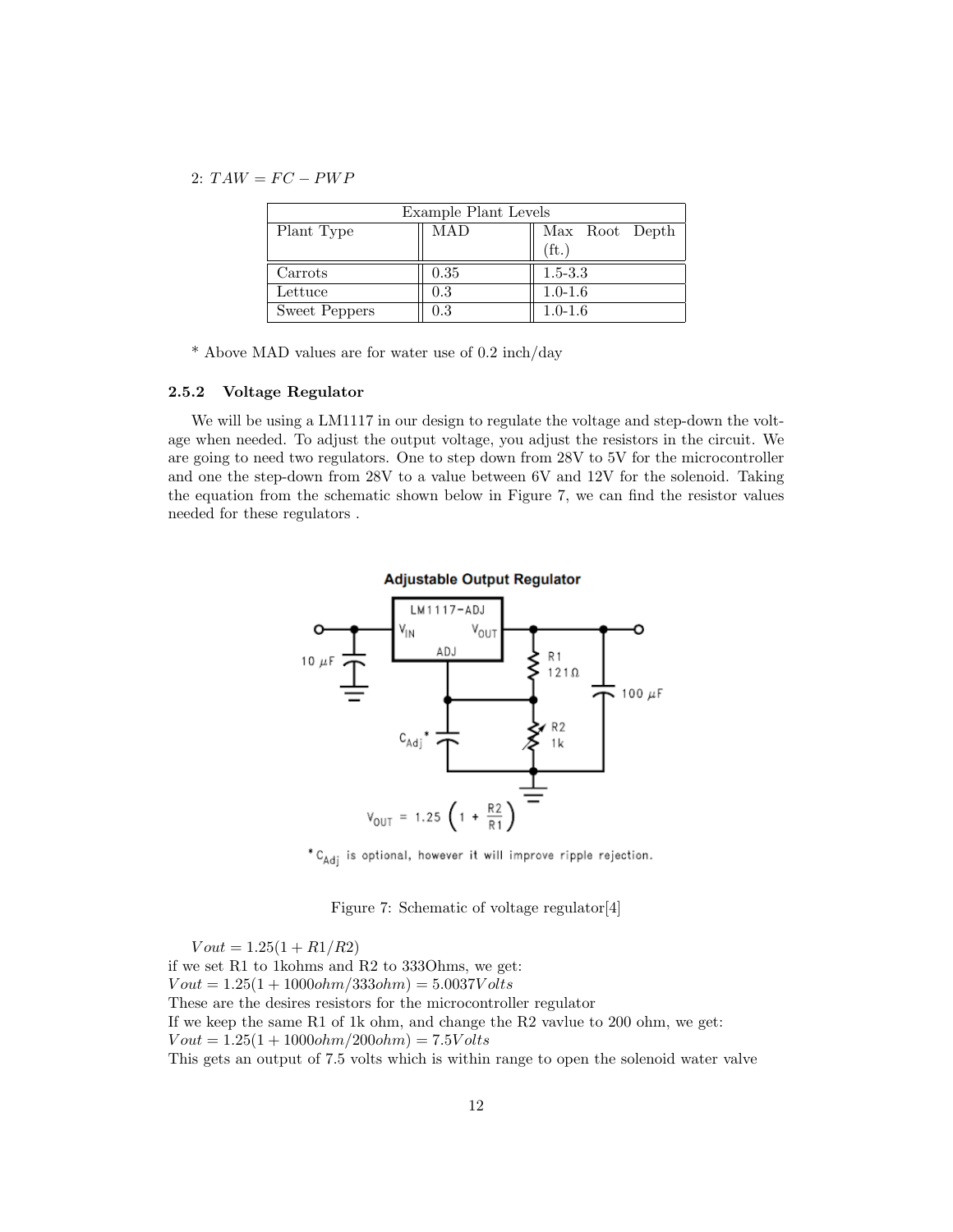# 3 Cost & Schedule

## 3.1 Cost Analysis

Labor Cost: The average salary of a person with a BSEE from Illinois is 79,000. Given there are approximately 2080 working hours in a year, the average hourly rate is about \$38/hr.

|  | Student labor hours: $10 weeks * 8hr/week * $38 * 2.5 * 3 people = $22,800$ |  |
|--|-----------------------------------------------------------------------------|--|
|  | Machine shop labor hours: $$50/hour * 5 hours = $250$                       |  |

| Parts Breakdown               |         |                |            |  |  |  |  |
|-------------------------------|---------|----------------|------------|--|--|--|--|
| Part                          | Price   | Quantity       | Final Cost |  |  |  |  |
| Microcontroller (ATMEGA325)   | \$5.18  |                | \$5.18     |  |  |  |  |
| LED grow light                | \$9.31  | $\mathfrak{D}$ | \$18.62    |  |  |  |  |
| Relay(IM04)                   | \$4.41  |                | \$4.41     |  |  |  |  |
| Plastic Water Solenoid Valve  | \$6.95  | $\mathfrak{D}$ | \$13.90    |  |  |  |  |
| Moisture Sensor               | \$6.95  | $\overline{2}$ | \$13.9     |  |  |  |  |
| Clear Plastic Water Reservoir | \$5     |                | \$5        |  |  |  |  |
| Planter box                   | \$10    | $\mathfrak{D}$ | \$20       |  |  |  |  |
| PVC tubes and Framing         | NA.     | NA.            | \$15       |  |  |  |  |
| LCD Display                   | \$18.50 |                | \$18.50    |  |  |  |  |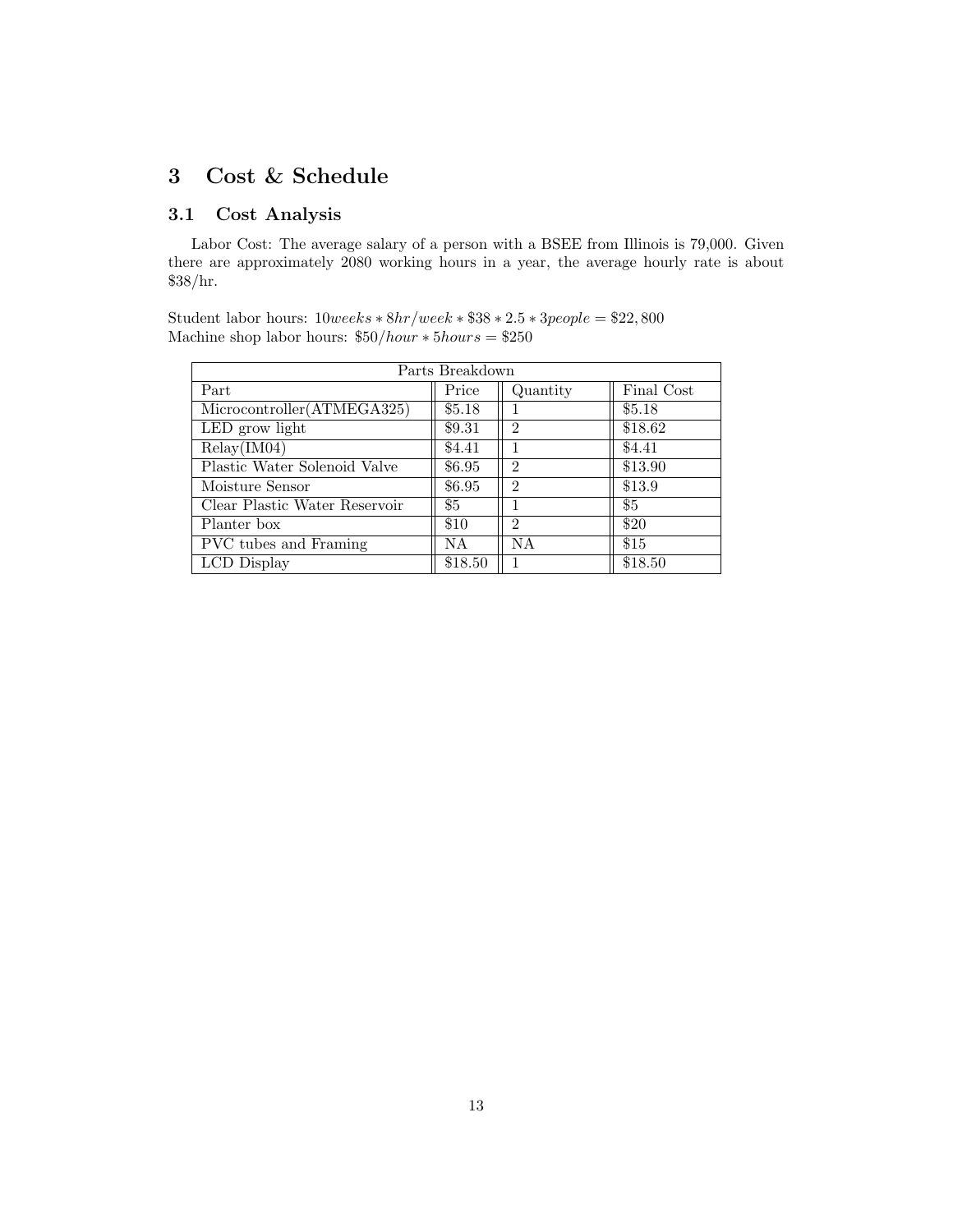## 3.2 Schedule

| Project Schedule    |                                    |                    |  |  |  |  |  |
|---------------------|------------------------------------|--------------------|--|--|--|--|--|
| Goal date           | Task                               | Who is taking lead |  |  |  |  |  |
| 2/24/22             | Design Document                    | Team               |  |  |  |  |  |
| 2/27/22             | Finalize parts list                | Stephanie          |  |  |  |  |  |
| $2/28/22$ -         | Design Review                      | Team               |  |  |  |  |  |
| 3/2/22              |                                    |                    |  |  |  |  |  |
| 2/29/22             | PCB Board basic mock-up            | Stephanie          |  |  |  |  |  |
| 3/2/22              | order parts                        | Sanjana            |  |  |  |  |  |
| 3/5/22              | discuss design and dimensions of   | Ciara              |  |  |  |  |  |
|                     | watering system                    |                    |  |  |  |  |  |
| 3/8/22              | <b>PCB</b> Audit                   | Stephanie          |  |  |  |  |  |
| $3/9\overline{22}$  | Design voltage regulator circuit   | Sanjana            |  |  |  |  |  |
| $\frac{3}{10/22}$   | Write light control code           | Ciara              |  |  |  |  |  |
| 3/11/22             | materials into<br>machine<br>turn  | Team               |  |  |  |  |  |
|                     | shop(depends when parts arrive)    |                    |  |  |  |  |  |
| 3/24/22             | Test soil sensor on current plants | Stephanie          |  |  |  |  |  |
|                     | and arduino module                 |                    |  |  |  |  |  |
| 3/25/22             | Test LCD Display                   | Sanjana            |  |  |  |  |  |
| 3/30/22             | write watering system code         | Stephanie & Ciara  |  |  |  |  |  |
| $\frac{4}{4/22}$    | program microcontroller and test   | Team               |  |  |  |  |  |
|                     | that it can run simultaneously     |                    |  |  |  |  |  |
| 4/8/22              | Assemble prototype                 | Team               |  |  |  |  |  |
| $\frac{1}{4/11/22}$ | begin running tests on prototype   | Team               |  |  |  |  |  |
|                     | and record videos                  |                    |  |  |  |  |  |
| 4/18/22             | Mock Demo                          | Team               |  |  |  |  |  |
| 4/25/22             | Final Demo                         | Team               |  |  |  |  |  |
| 5/4/22              | Final Paper                        | Team               |  |  |  |  |  |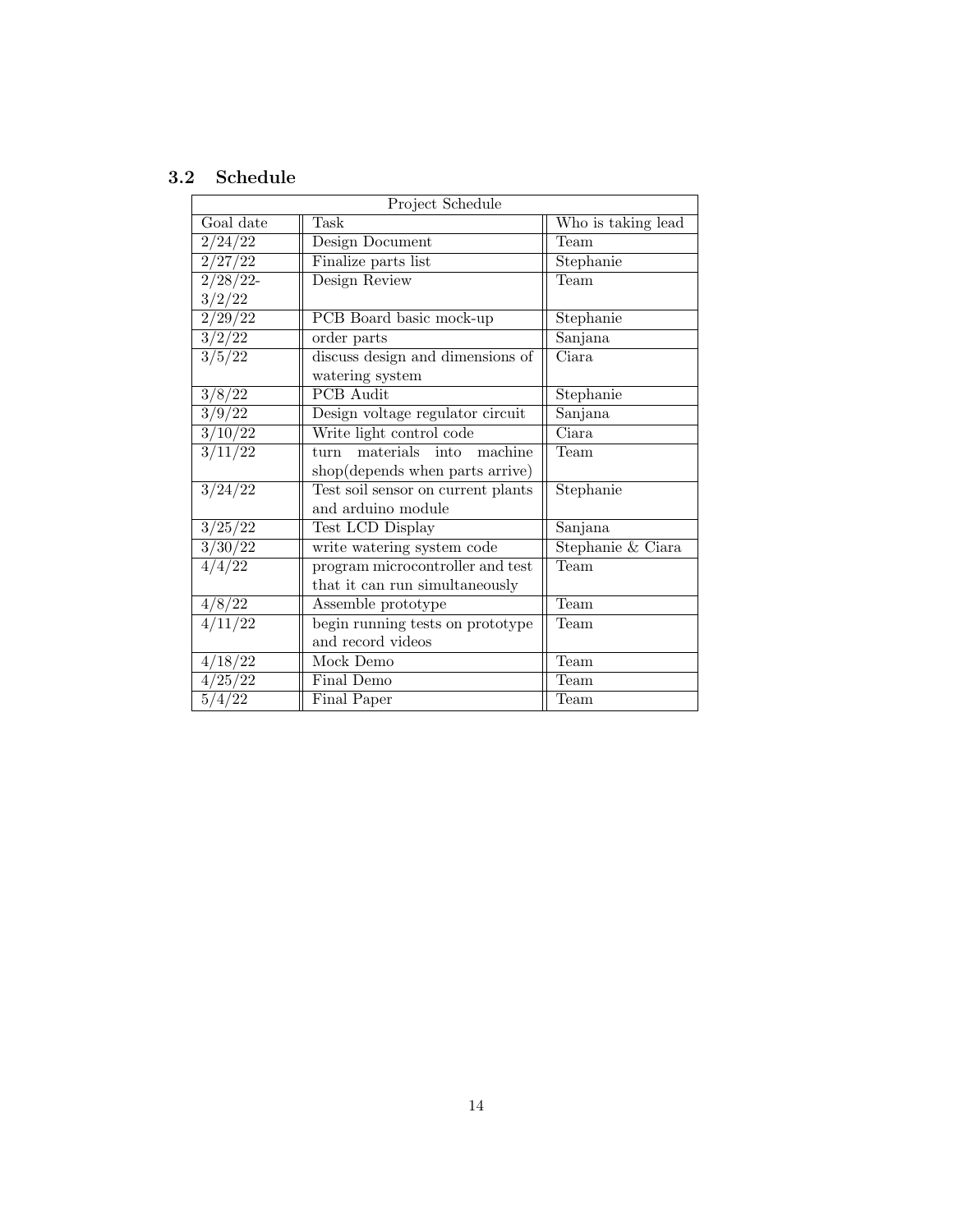## 4 Discussion of Ethics & Safety

## 4.1 Ethics

The IEEE Code of Ethics [5] Section 1.2 discusses the importance of ethical conduct "to improve the understanding by individuals and society of the capabilities and societal implications of conventional and emerging technologies, including intelligent systems". This is relevant to our project as we are creating an intelligent watering system with the purpose of aiding people obtain higher quality and healthier foods.

Finally working in a group, it is important to pay mind to the IEEE Code of Ethics Section 2.2, where we commit "to treat all persons fairly and with respect, and to not engage in discrimination...". These values will help to promote a healthy and conducive work environment.

### 4.2 Safety

Section 1.1 of the IEEE code of Ethics [5] Section 1.1 indicates that it is important "to hold paramount the safety, health, and welfare of the public, to strive to comply with ethical design and sustainable development practices, to protect the privacy of others, and to disclose promptly factors that might endanger the public or the environment". This is relevant and important to our project as we are creating a system that incorporates water and electricity for proper function. In order to eliminate any issues of this sort the design is created such that the water and electrical components will be kept on different sides of the product.The design also includes a pipe watering method instead of an overhead watering so that the lights and the water would avoid contact with each other. However, the water release valve needs to be connected to power. In this case, we will keep the wires and water double-insulated to ensure the safety of the user. In addition, the solenoid valve is designed for water usage, and should not pose any issues either. When applicable, we are also adhering to IEEE Standards like 833-2005[6], on the Recommended Practice for the Protection of Electric Equipment from Water.